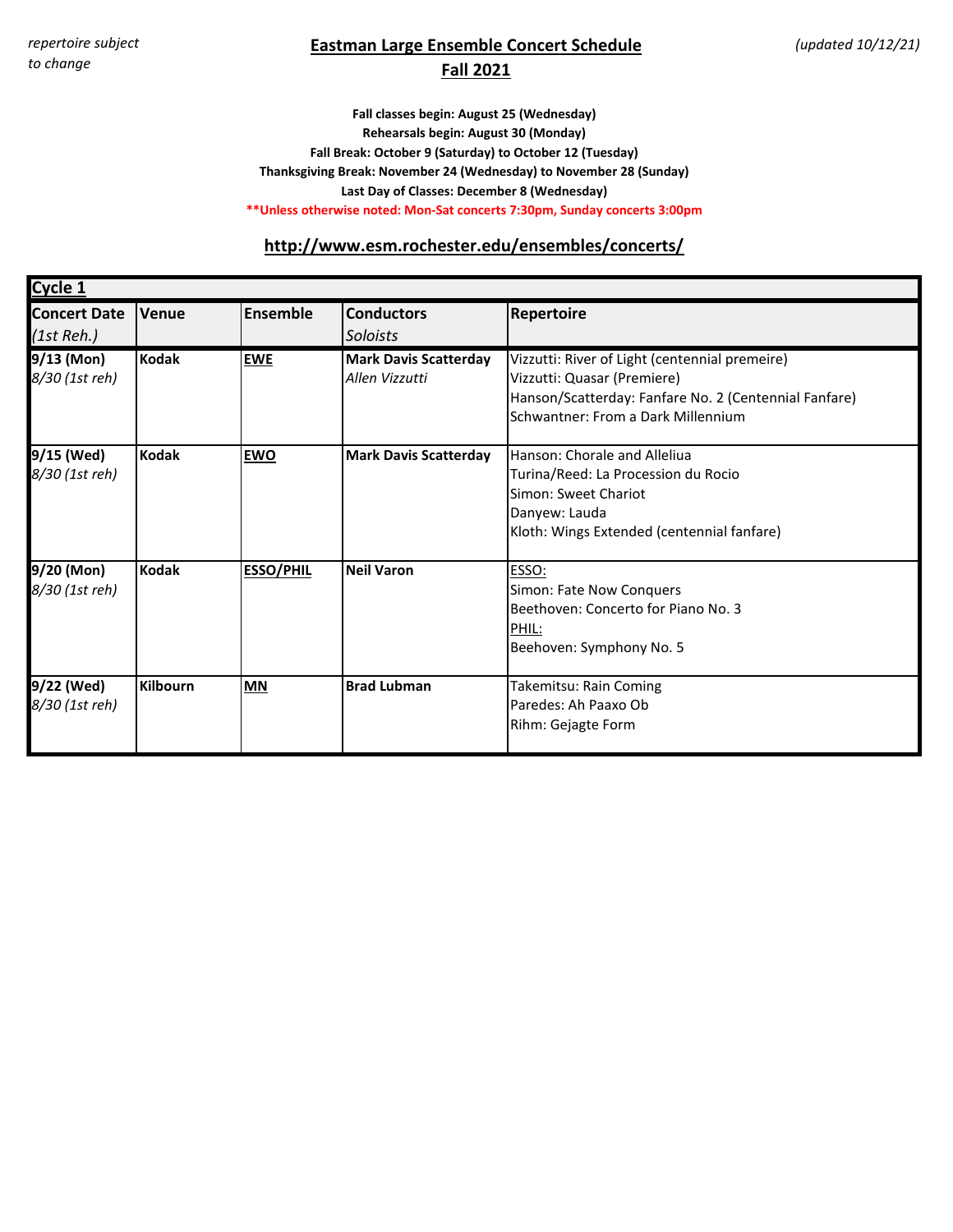*repertoire subject to change*

### **Eastman Large Ensemble Concert Schedule Fall 2021**

| Cycle 2                                          |                                |                                        |                                                        |                                                                                                                                                                                                                                                                                                                      |
|--------------------------------------------------|--------------------------------|----------------------------------------|--------------------------------------------------------|----------------------------------------------------------------------------------------------------------------------------------------------------------------------------------------------------------------------------------------------------------------------------------------------------------------------|
| <b>Concert Date</b><br>(1st Reh.)                | Venue                          | <b>Ensemble</b>                        | <b>Conductors</b><br>Soloists                          | Repertoire                                                                                                                                                                                                                                                                                                           |
| 10/2 (Sat)<br>(Meliora weekend)                  | Kodak                          | <b>EWO/EWE</b><br><b>ESSO</b>          | <b>Mark Davis Scatterday</b><br><b>Neil Varon</b>      | EWE:<br>Nelson: Passacaglia (Homage on B-A-C-H)<br>EWO:<br>Omar Thomas: Of Our New Day Begun<br>Mennin: Canzona<br>ESSO:<br>Schubert: Symphony No. 8, "Unfinished"                                                                                                                                                   |
| 10/3 (Sun)<br>9/29 (dress)                       | <b>Kodak</b>                   | <b>Chorale</b><br><b>Bach Cantatas</b> | <b>William Weinert</b>                                 | Hanson: Prayer of the Middle Ages<br>Hailstork: The God of Glory Thunders<br>Schein: Psalm 116<br>Argento: I Hate and I Love<br>Bach: Cantata No. 63, "Christen, ätzet diesen Tag"                                                                                                                                   |
| 10/6 (Wed)<br>9/22 (1st reh)                     | <b>Kodak</b>                   | <b>EWO/EWE</b>                         | <b>Mark Davis Scatterday</b>                           | EWE:<br>Clifton Williams: Fanfare and Allegro<br>Theofanidis: I wander in a dream of my own making<br>Nelson: Passacaglia (Homage on B-A-C-H)<br>EWO:<br>Gandolfi: Vientos y Tangos<br>Omar Thomas: Of Our New Day Begun<br>Mennin: Canzona                                                                          |
| 10/8 (Fri)<br>9/22 (1st reh)<br>(CMS conference) | <b>Kodak</b>                   | <b>EWE/Chorale</b>                     | <b>Mark Davis Scatterday</b><br><b>William Weinert</b> | EWE:<br>Clifton Williams: Fanfare and Allegro<br>Theofanidis: I wander in a dream of my own making<br>Nelson: Passacaglia (Homage on B-A-C-H)<br>CHORALE:<br>Argento: I Hate and I Love                                                                                                                              |
| 10/15 (Fri)<br>10/14 (dress)                     | Kilbourn<br>*thursday evening* | <b>RS/TC</b>                           | <b>William Weinert</b><br><b>Philip Silvey</b>         | <b>Repertory Singers:</b><br>Handel: The King Shall Rejoice, HWV 260<br>Handel: My Heart is Inditing, HWV 261<br>Mozart: Missa Brevis in F<br>Treble Chorus:<br>Hanson: How Excellent Thy Name Is<br>Adler: Songs of the Seasons<br>Tindley: The Storm is Passing Over<br>Reichardt: TBA<br>Augusta Reed Thomas: TBA |
| 10/18 (Mon)<br>9/22 (1st reh)                    | <b>Kodak</b>                   | <b>PHIL</b>                            | <b>Neil Varon</b><br>Andrea McGaugh                    | Frazier: Hear the Future Now (centennial fanfare)<br>Mahler: Songs of a Wayfarer<br>Shostakovich: Symphony No. 1                                                                                                                                                                                                     |
| 10/19 (Tues)<br>10/20 (Wed)                      | <b>Kilbourn</b><br>Kilbourn    | <b>EJLB</b><br><b>ENJE/EJE</b>         | <b>Rich Thompson</b><br>Dave Rivello, Bill Dobbins     |                                                                                                                                                                                                                                                                                                                      |
| 10/20 (Wed)<br>9/22 (1st reh)                    | <b>Kodak</b>                   | <b>ESSO</b>                            | <b>Neil Varon</b>                                      | Chanu: 30 break 30 (centennial fanfare)<br>Berio: Rendering<br>Schubert: Symphony No. 8, "Unfinished"                                                                                                                                                                                                                |
| 10/25 (Mon)<br>9/24 (1st reh)                    | <b>Kodak</b>                   | MN                                     | <b>Brad Lubman</b>                                     | Gordon: Weather One<br>Wolfe: Tell Me Everything<br>Andriessen: De Staat                                                                                                                                                                                                                                             |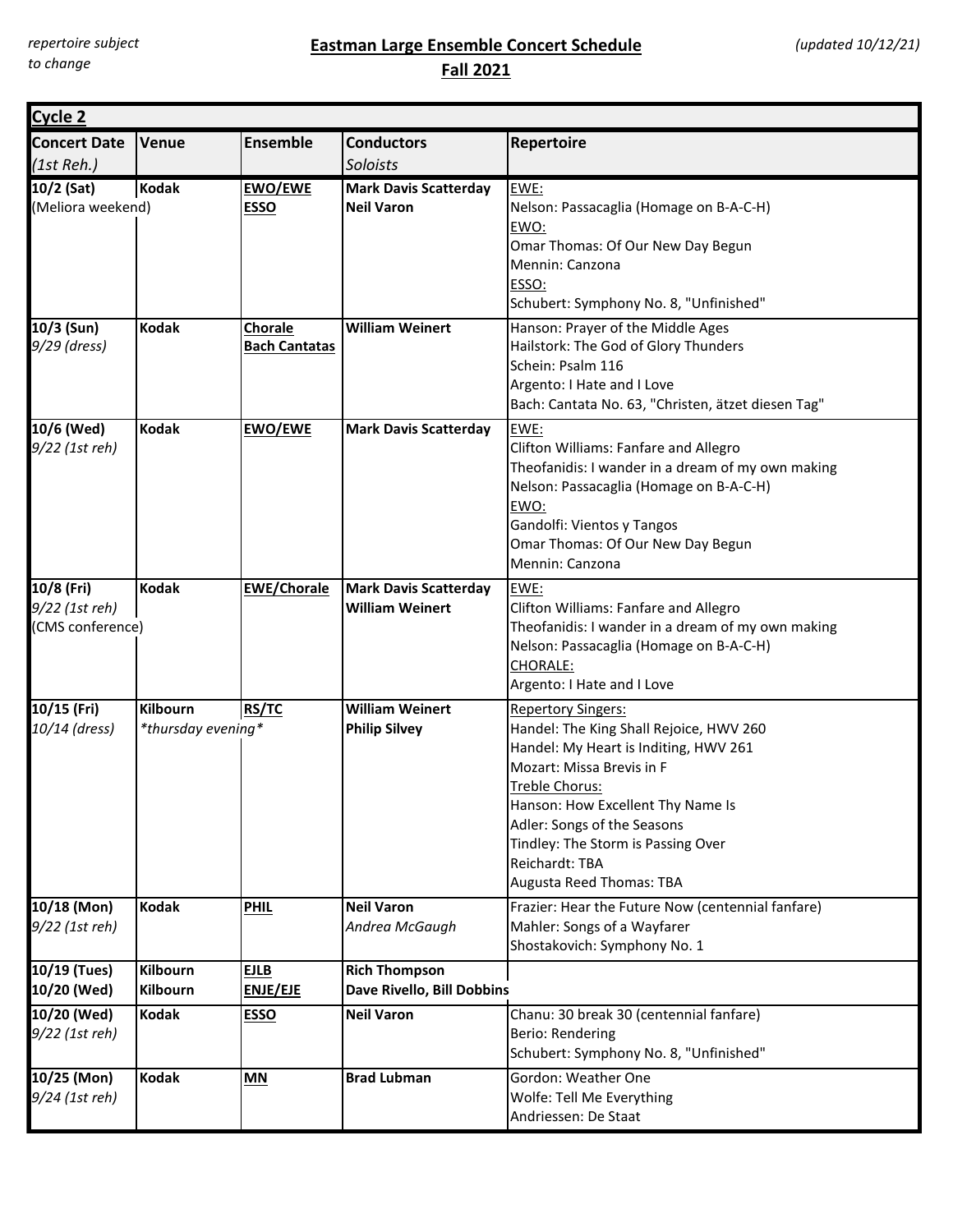## **Eastman Large Ensemble Concert Schedule Fall 2021**

| Cycle 3                                                                                                                                                              |                                            |                           |                               |                                                                                                                                                                                        |  |
|----------------------------------------------------------------------------------------------------------------------------------------------------------------------|--------------------------------------------|---------------------------|-------------------------------|----------------------------------------------------------------------------------------------------------------------------------------------------------------------------------------|--|
| <b>Concert Date</b><br>Rehearsals                                                                                                                                    | Venue                                      | <b>Ensemble</b>           | <b>Conductors</b><br>Soloists | Repertoire                                                                                                                                                                             |  |
| 11/1 (Mon)<br>10/20 (1st reh)                                                                                                                                        | <b>Kodak</b>                               | <b>EWE</b>                | <b>Mark Davis Scatterday</b>  | Hodkinson: Six-Pack (Symphony No. 10)<br>Rogers: Three Japanese Dances<br>Tyzik: Trilogy on Themes by Howard Hanson<br>Lee: Fanfare for the Unspoken Heroes of Our Times (centennial)  |  |
| 11/3 (Wed)<br>10/22 (1st reh)                                                                                                                                        | <b>Kodak</b>                               | <b>EWO</b>                | <b>Mark Davis Scatterday</b>  | Wilson: Shortcut Home<br>Titlebaum: Lifelong Adventure<br>Benson: The Solitary Dancer<br>Husa: Divertimento for Brass and Percussion                                                   |  |
| <b>Fall Opera</b><br>4 Performances<br>11/4, 11/5, 11/6 (7:30pm)<br>11/7 (2:30pm)<br>10/13 (1st reh)<br>*see opera sheet for detailed rehearsal/performance schedule | <b>Kilbourn</b>                            | Opera                     | <b>Tiimothy Long</b>          | Soper: Here Be sirens (Suite)<br>Mazzoli: Proving Up                                                                                                                                   |  |
| 11/8 (Mon)<br>10/22 (1st reh)                                                                                                                                        | <b>Kodak</b>                               | <b>ESSO</b>               | <b>Neil Varon</b>             | Delius: The Walk to the Paradise Garden<br><b>Grant Still: Darker America</b><br>Hoffmeister: Concerto for Bass No. 1 in D minor<br>Shostakovich: Ballet Suite No. 1                   |  |
| 11/10 (Wed)<br>10/20 (1st reh)                                                                                                                                       | <b>Kodak</b>                               | <b>PHIL</b>               | <b>Neil Varon</b>             | Stern: Lift Up Your Heads O' Ye Gates (centennial fanfare)<br>Mozart: Marriage of Figaro - Overture<br>Prokofiev: Symphony No. 1, "Classical"<br>Chopin: Concerto for Piano in E minor |  |
| 11/11 (Thurs)<br>11/18 (Thurs)                                                                                                                                       | <b>Kilbourn</b><br><b>Kilbourn</b>         | <b>EJWE</b><br><b>EJE</b> | <b>Bill Dobbins</b>           |                                                                                                                                                                                        |  |
| 11/14 (Sun)                                                                                                                                                          | <b>Glory House</b><br><b>International</b> | <b>Bach Cantatas</b>      |                               | Cantata No. 55<br>Cantata No. 57<br>Cantata No. 33                                                                                                                                     |  |
| 11/21 (Sun)<br>11/19 (dress)                                                                                                                                         | <b>Kilbourn</b>                            | <b>Chorale</b>            | <b>William Weinert</b>        | Amy Beach: Help Us, O God, op. 50<br>Amy Beach: Selections from "Canticle of the Sun"<br>Amy Beach: Christ in the Universe<br>Bach: Singet dem Herr ein neues Lied                     |  |